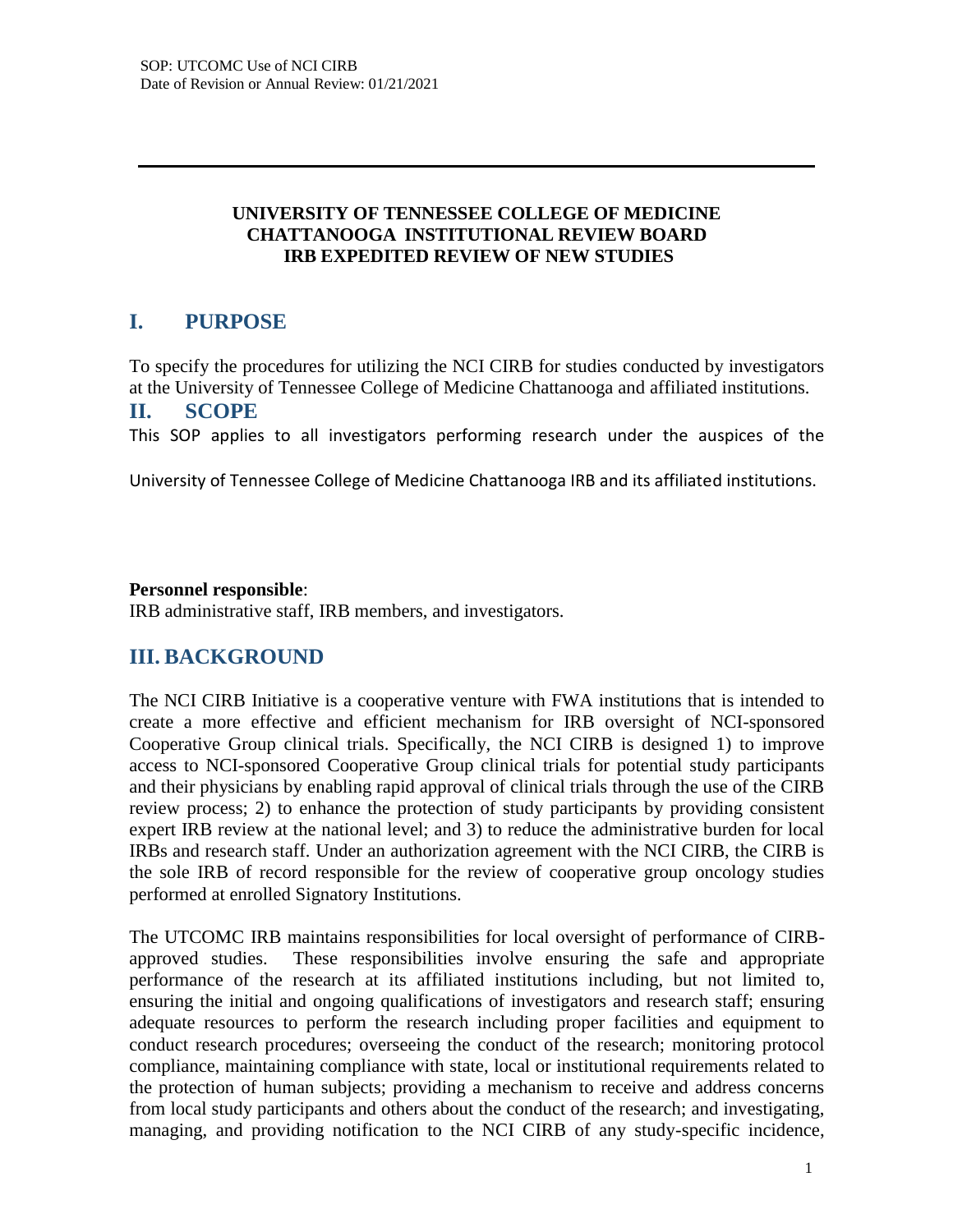experience, or outcome that seems to rise to the level of an unanticipated problem and/or serious or continuing noncompliance.

#### **In accordance with:**

National Cancer Institute Central Institutional Review Board

<https://www.ncicirb.org/about-cirb>

*Compliance with this policy also requires compliance with state or local laws and regulations that provide additional protections for human subjects.*

## **IV. DEFINITIONS**

- 1. **Affiliate Institutions** are defined by the CIRB as meeting all of the following criteria:
	- a. The local context considerations of the Affiliate Institution are the same as the Signatory Institution;
	- b. The boilerplate language and institutional requirements of the Affiliate Institution are the same as the Signatory Institution; and
	- c. The conduct of research at the Affiliate Institution is monitored by the same office as the Signatory Institution.
- 2. **Boilerplate language** is the information added by the Signatory Institution Principal Investigator to the CIRB-approved consent form after the CIRB approves it. Boilerplate language provides information that is institution-specific and addresses local context considerations for the Signatory Institution and its Component and Affiliate Institutions. This information may include contact information for the Signatory Institution Principal Investigator, institution-specific injury language, institution-specific pregnancy language, and other institution-specific information. Updates to boilerplate language must also receive CIRB approval prior to implementation.
- 3. **CIRB** refers to all four CIRBs unless otherwise stated.
- 4. **Component Institutions** are defined by the CIRB as meeting all the following criteria:
	- a. The Component Institution operates under a different name than the Signatory Institution, but the Signatory Institution has legal authority for the Component Institution;
	- b. The FWA number for the Component Institution are the same as the Signatory Institution;
	- c. The boilerplate language and institutional requirements of the Component Institution are the same as the Signatory Institution; and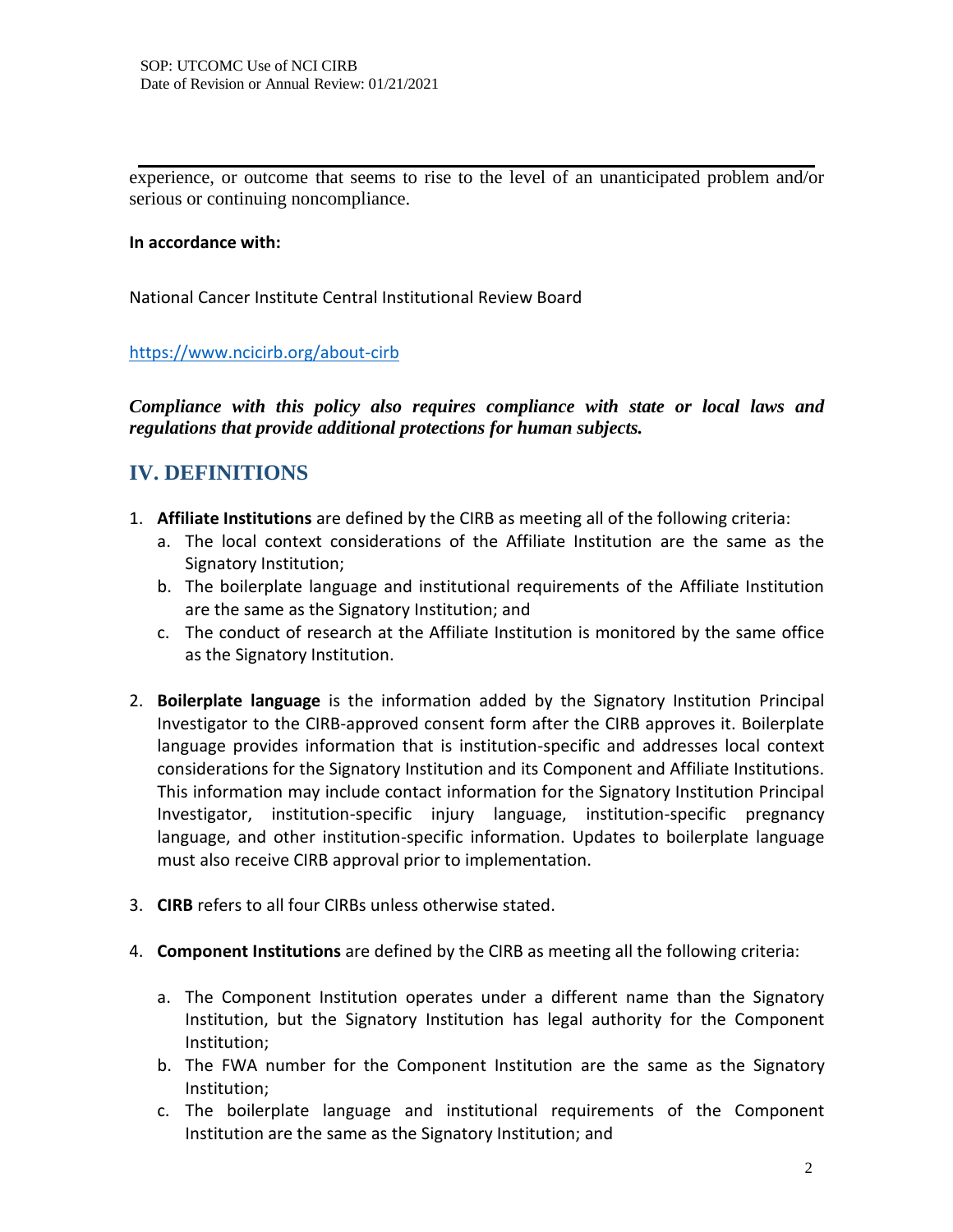- d. The conduct of research at the Component Institution is monitored by the same office as the Signatory Institution.
- 5. **Continuing Noncompliance** is a pattern that, if unaddressed, could jeopardize the rights and welfare of research participants or the integrity of the study data due to noncompliance with the protocol, Federal regulations, and/or the requirements of the CIRB. (See [SOP: Investigator Noncompliance\)](https://www.uthsc.edu/research/compliance/irb/researchers/standard-operating-procedures.php)
- 6. **Serious Noncompliance** is noncompliance that adversely affects the rights and welfare of study participants or results in any untoward medical occurrence that meets the criteria of "serious" or significantly impacts the integrity of study data. (See SOP: [Investigator Noncompliance\)](https://www.uthsc.edu/research/compliance/irb/researchers/standard-operating-procedures.php)
- 7. **Signatory Institution** is the institution that signs the Authorization Agreement and Division of Responsibilities document and has a direct relationship with the CIRB. The responsibilities of the Signatory Institution are listed on the Authorization Agreement and Division of Responsibilities document. Signatory Institution Principal Investigators must be "employed by" or "have a relationship with" the Signatory Institution to be eligible to open studies.
- 8. **Signatory Institution Primary Contact** is the person who acts as the point of contact for the CIRB should the CIRB have any questions about the research being conducted at the Signatory Institution, Component Institution(s), or Affiliate Institution(s). The Signatory Institution Primary Contact receives or is copied on all correspondence from the CIRB to the Signatory Institution and the Signatory Institution Principal Investigator(s). This individual is also responsible for the submission of Annual Signatory Institution Worksheet About Local Context, and may also assist with other Worksheet completion.
- 9. **Signatory Institution Principal Investigator** is an investigator at the Signatory Institution who is a member of the group coordinating the study and therefore is able to open studies with the CIRB. The Signatory Institution Principal Investigator is responsible for the research at their institution and all research activities conducted by the research staff (including any research activity at Component or Affiliate Institutions) for all studies opened in their name.
- 10. **Unanticipated Problem** is defined as follows:
	- a. The incident, experience, or outcome is unexpected (in terms of nature, severity, or frequency) given the research procedures that are described in the protocol or the investigator's brochure and the characteristics of the subject population being studied while the protocol was followed as written;
	- b. There is a reasonable possibility that the incident, experience, or outcome may have been caused by the procedures involved in the research; and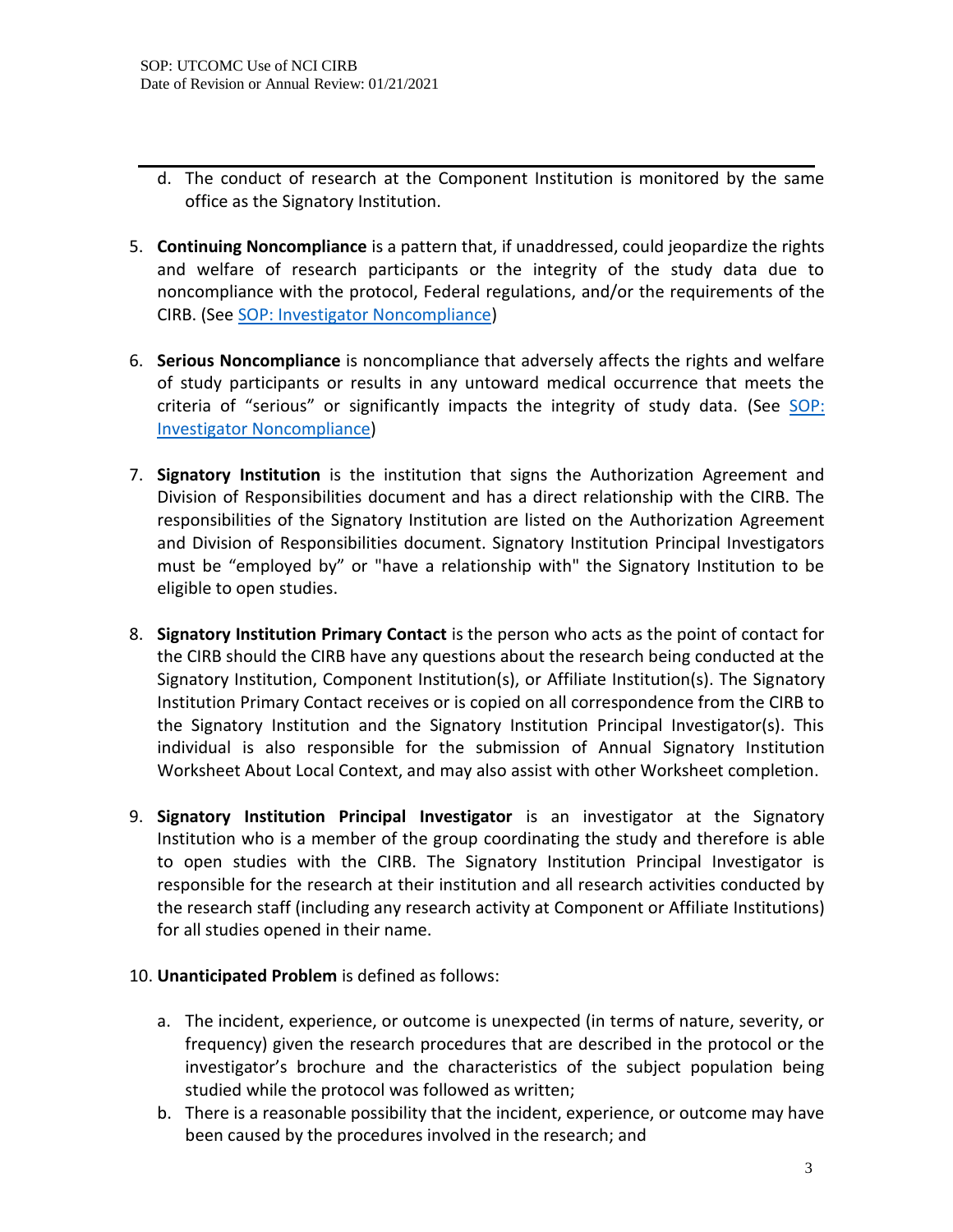c. Subjects or others are at a greater risk of harm (including physical, psychological, economic, or social harm) than was previously known or recognized due to the incident, experience, or outcome.

# **V. PROCEDURES**

- 1. When an investigator wishes to register a Cooperative Group clinical trial that has been approved by the NCI CIRB, the following steps must be followed:
	- a. The principal investigator (PI) must complete and submit to the NCI CIRB the Study-Specific Worksheet About Local Context;
	- b. The investigator/research staff will complete the *UTCOMC IRB Initial Smart Form: Study/Project Application,* requesting to register a research study that was approved by the NCI CIRB, and submit one copy of each of the following documents obtained from the CIRB Website [\(www.ncicirb.org\)](http://www.ncicirb.org/):
		- i. Study protocol;
		- ii. CIRB final approval letter (CIRB initial approval letter);
		- iii. Most recent CIRB approval for continuation (if applicable);
		- iv. CIRB approval of the Study-Specific Worksheet About Local Context; and
		- v. CIRB-approved informed consent document modified to include required local elements.
	- c. In the *UTCOMC IRB Smart Form: Study/Project Application*, Section 3.0, list all key study personnel associated with the research study. Alternatively, list the principal investigator, study coordinator/contact, and if applicable, list the appropriate Research Administrative Specialist. In addition, upload a spreadsheet of all key study personnel associated with the study, including who will have access to the research records, who will be obtaining informed consent, and the dates of completion of the online CITI course.
	- d. The expiration date of CIRB studies will be the CIRB expiration date;
	- e. The UTCOMC IRB will issue a letter via the UTCOMC IRB electronic system, IRBNet, acknowledging receipt of the appropriate study documentation and that the NCI CIRB is the IRB of record for the specific study; and
	- f. A copy of the initial review documents will be maintained in the local IRB study file.
- 2. The following NCI CIRB-approved boilerplate language must be incorporated into the NCI CIRB-approved model consent form to create the consent form(s) to use for a specific study:
	- a. The consent form must be prepared on UTCOMC letterhead;
	- b. Pages must be numbered 1 of 5, 2 of 5, etc.;
	- c. A line must be inserted for the research subject's initials or initials of the LAR (\_\_\_\_\_\_) at the bottom of all pages except the signature page (where the line for the initials is permitted but not necessary);
	- d. The compensation for injury section must include the standard compensation disclaimer contained in the current UTCOMC IRB main consent form template;
	- d. Contact information for the local investigator and the UTCOMC IRB must be included as outlined in the Questions section of the current UTCOMC IRB main consent form template;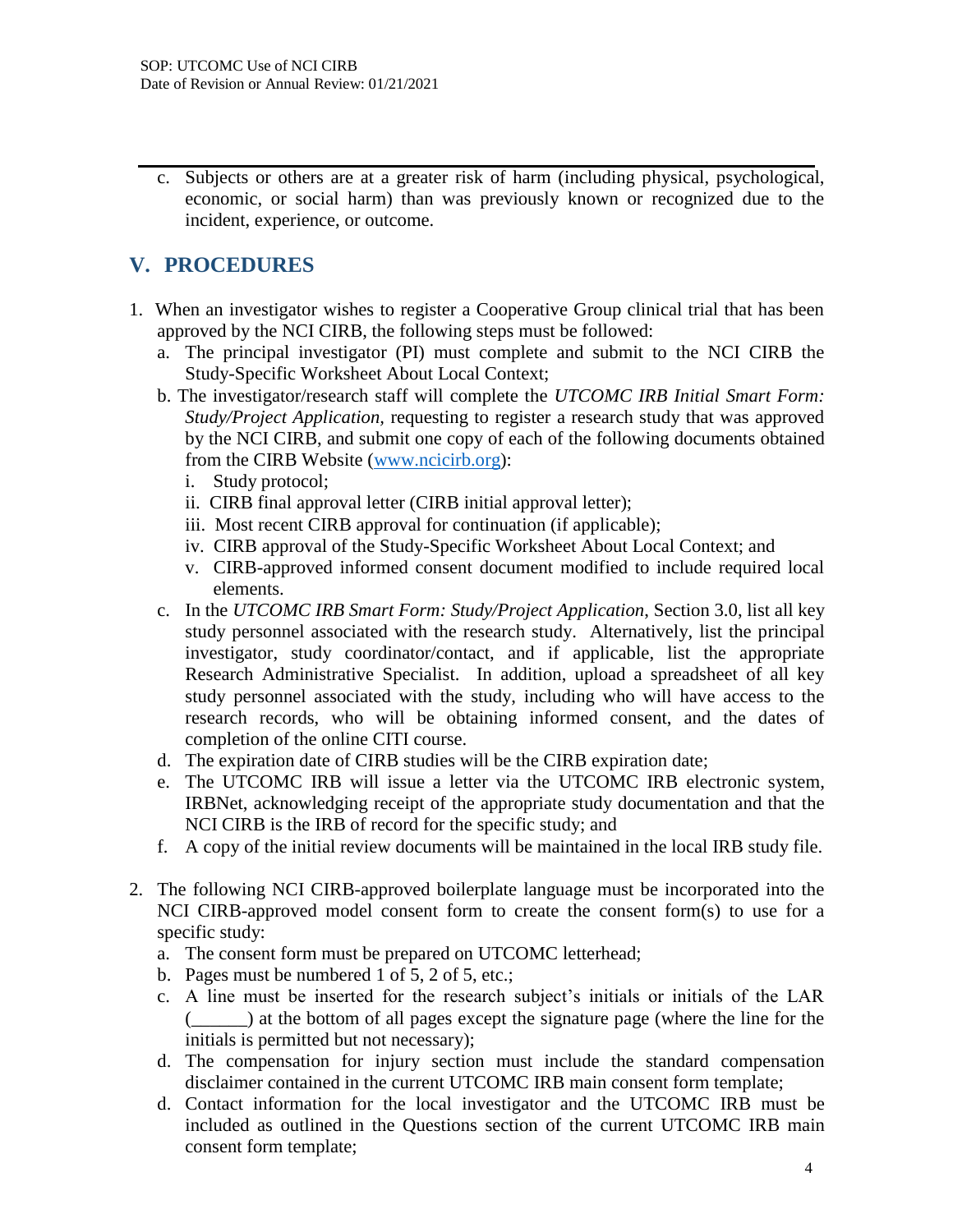- e. The signature line section of the consent form must be formatted according to the current UTCOMC IRB main consent form template; however, the NCI CIRB requires the use of their consent statement rather than the UTCOMC IRB consent statement; and
- f. The assent pages of the template should include include the following additional instructions to the author of the consent form when assent is not obtained but a pediatric or adult subject is enrolled anyway: [*Delete if this option does not apply to your study. Note that in limited and specific circumstances, assent can be waived if "the intervention or procedure involved in the research holds out a prospect of direct benefit that is important to the health or well-being of the children and is available only in the context of the research." These waivers are only appropriate when the study intervention is likely to be more effective than other treatments available outside the trial and should only apply to those components that are judged to be more beneficial. To waive assent under 46.408, the PI would be required to submit an Assent Waiver request to the CIRB explaining the reason for waiving assent. The decision to waive assent under this circumstance would be determined by the CIRB*.]
- 3. No changes should be made to the NCI CIRB-approved model consent form with the exception of the NCI CIRB-approved boilerplate language; the UTHSC IRB will obtain CIRB approval of changes to the boilerplate language prior to implementation; and NCI CIRB approval of translations of the consent form will be obtained prior to implementation.
- 4. For CIRB approved studies, the CIRB is responsible for conducting review of the initial application, continuations, and amendments, as well as review of any other studyspecific documents submitted by the Study Chair to the NCI CIRB.
- 5. The CIRB conducts **continuing review** for all studies on its menu, as UTCOMC has no regulatory responsibilities for continuing review from the perspective of the CIRB. The local principal investigator will submit to the UTCOMC IRB via the IRBNet submission form, "Checklist of Documents for Submission," the following documents related to the continuing review from the CIRB website:
	- a. CIRB application for continuing review;
	- b. Report of study (if applicable);
	- c. DSMC meeting minutes (if applicable); and
	- d. CIRB approval for continuation.

Upon receipt of the appropriate documentation, the UTCOMC IRB will issue an acknowledgement letter via IRBNet.

- 6. The CIRB reviews **amendments** for all studies on its menu, as UTCOMC has no IRB review responsibilities when an amendment is provided for use from the perspective of the CIRB. The local principal investigator will submit to the UTCOMC IRB via the IRBNet submission form, "Documents from Reviewing IRB," the following documents from the CIRB website:
	- a. Revised study protocol;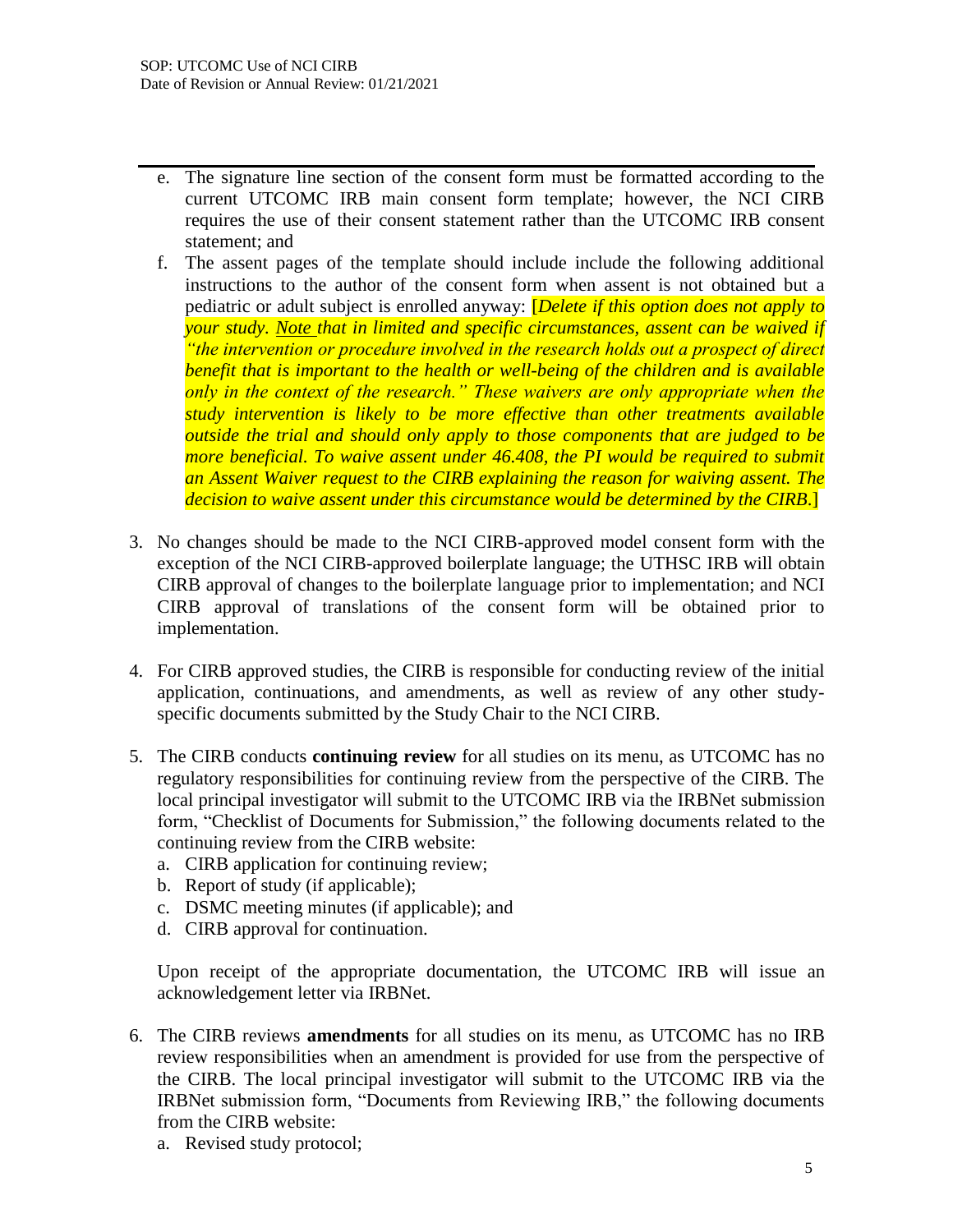- b. Summary of changes memo;
- c. CIRB revised consent form (if applicable); and
- d. CIRB approval of revision.

Upon receipt of the appropriate documentation, the UTCOMC IRB will issue an acknowledgement letter via IRBNet.

- 7. **Changes in local key project personnel** should be submitted to the UTCOMC IRB via IRBNet submission form, "Documents from Reviewing IRB," simultaneous with submission of personnel changes to the CIRB. The following documents should be attached:
	- a. Revision Change Form C and/or updated delegation log listing all key study personnel and current online CITI training;
	- b. Revised consent form (if applicable);
	- c. If the Principal Investigator (PI) is replaced, the CIRB requires submission and approval of the Annual Principal Investigator Worksheet About Local Context prior to finalizing the replacement PI.

Upon receipt of the appropriate documentation, the UTCOMC IRB will issue an acknowledgement letter via IRBNet.

- 8. **Unanticipated problems,** including adverse events, which do not involve study participants at the local study site(s), should **not** be submitted to the UTCOMC IRB. Unanticipated problems should be submitted to the IRB only when they involve study participants at UTCOMC clinical sites and satisfy the criteria for "unanticipated problems" as specifically defined in OHRP guidance. These reports should be submitted in the usual manner per the UTCOMC IRB standard operating procedure (See UTCOMC [IRB SOP Reporting Unanticipated Problems, Including Adverse Events\)](https://www.uthsc.edu/research/compliance/irb/researchers/standard-operating-procedures.php).
- 9. Cooperative Group studies currently approved by the UTCOMC IRB may be **transferred** to the NCI CIRB. For studies transferred to the CIRB, a note-to-regulatory file should state that the protocol was transferred to the NCI CIRB, including an effective date of the transfer. In addition, the Principal Investigator must submit a Study-Specific Worksheet About Local Context to the CIRB. Enrolled study participants do not have to be re-consented.
- 10. The UTCOMC IRB, Signatory Institution Principal Investigator, and research staff must comply with the CIRB requirements and directives as defined in the [CIRB SOPs](https://ncicirb.org/about-cirb/sops) and in correspondence from the CIRB.
- 11. The UTHSC IRB will report to the NCI CIRB the names of any Component or Affiliate Institution that meet the following definitions:
	- a. Component Institutions are defined by the CIRB as meeting all of the following criteria:
		- i. The Component Institution operates under a different name than the Signatory Institution, but the Signatory Institution has legal authority for the Component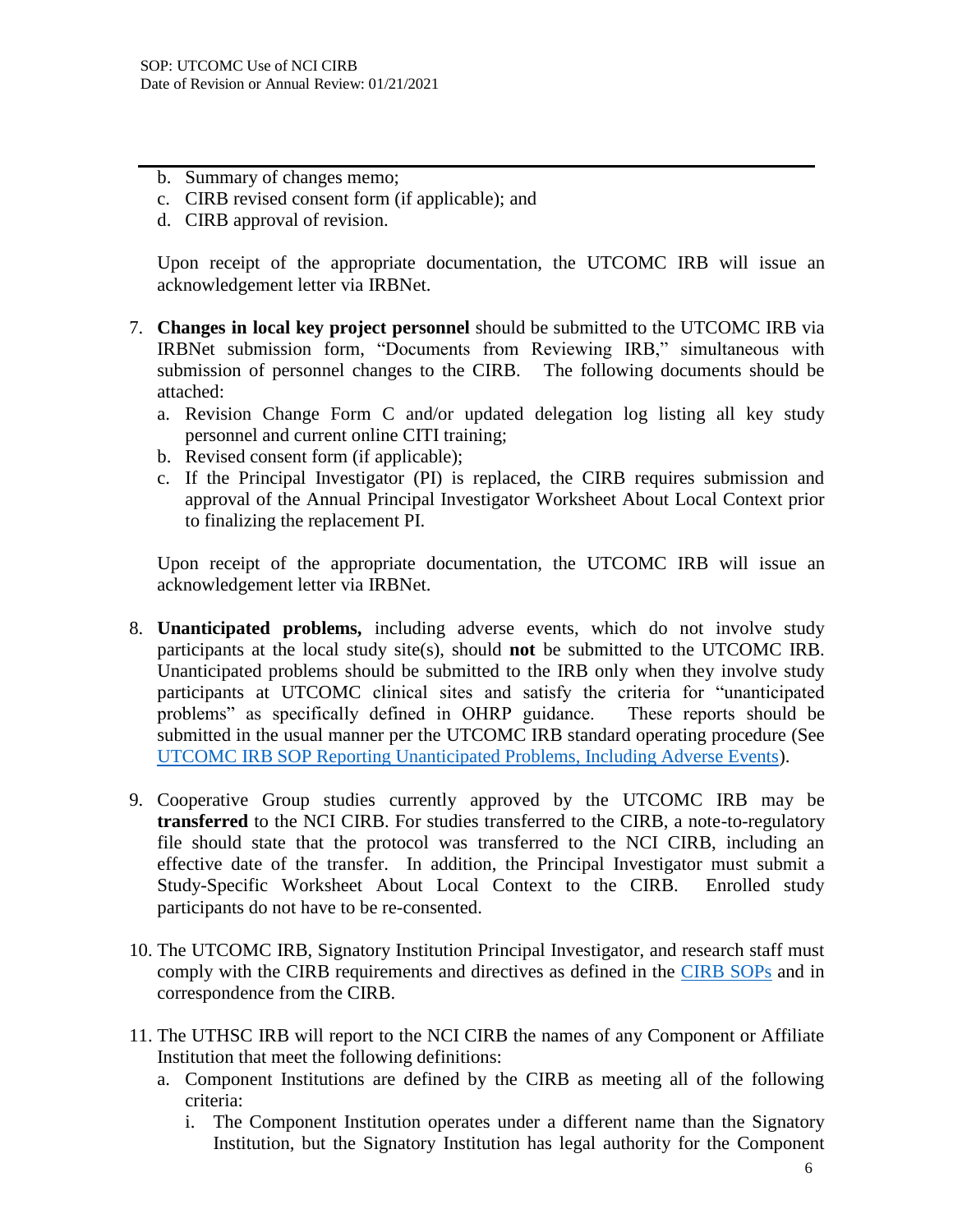Institution;

- ii. The FWA number for the Component Institution is the same as the Signatory Institution;
- iii. The local context considerations of the Component Institution are the same as the Signatory Institution;
- iv. The boilerplate language and institutional requirements of the Component Institution are the same the Signatory institution; and
- v. The conduct of research at the Component Institution is monitored by the same office as the Signatory Institution.
- b. Affiliate Institutions are defined by the NCI CIRB as meeting all of the following criteria:
	- i. The local context considerations of the Affiliate Institution are the same as the Signatory Institution.
	- ii. The boilerplate language and institutional requirements of the Affiliate Institution are the same as the Signatory Institution; and
	- iii. The conduct of research at the Affiliate Institution is monitored by the same office as the Signatory Institution.
- 12. The UTCOMC IRB maintains responsibilities for local oversight of performance of CIRB-approved studies. These responsibilities involve the Signatory Institution Principal Investigator ensuring the safe and appropriate performance of the research at the Signatory Institution and at all Component and Affiliate Institutions. This includes, but is not limited to:
	- a. Ensuring the initial and ongoing qualifications of investigators and research staff;
	- b. Ensuring adequate resources to perform the research including proper facilities and equipment to conduct research procedures;
	- c. Overseeing the conduct of the research;
	- d. Monitoring protocol compliance;
	- e. Maintaining compliance with state, local, or institutional requirements related to the protection of human subjects. When in conflict with CIRB determinations, the most restrictive requirement applies;
	- f. Providing a mechanism to receive and address concerns from local study participants and others about the conduct of the research; and
	- g. Investigating, managing, and providing notification to the NCI CIRB of any study-specific incidence, experience, or outcome that seems to rise to the level of an unanticipated problem and/or serious or continuing noncompliance. When notifying the NCI CIRB of a potential unanticipated problem and/or serious or continuing noncompliance, UTCOMC must provide a plan to manage the incident, experience, or outcome, including measures to prevent similar occurrences.
- 13. As a part of ensuring safe and appropriate performance of research, the UTCOMC IRB has the authority to observe any aspect of the research process including observing the consent process. The CIRB retains the authority to direct the UTCOMC IRB to perform such inspections as necessary to assure adequate regulatory compliance.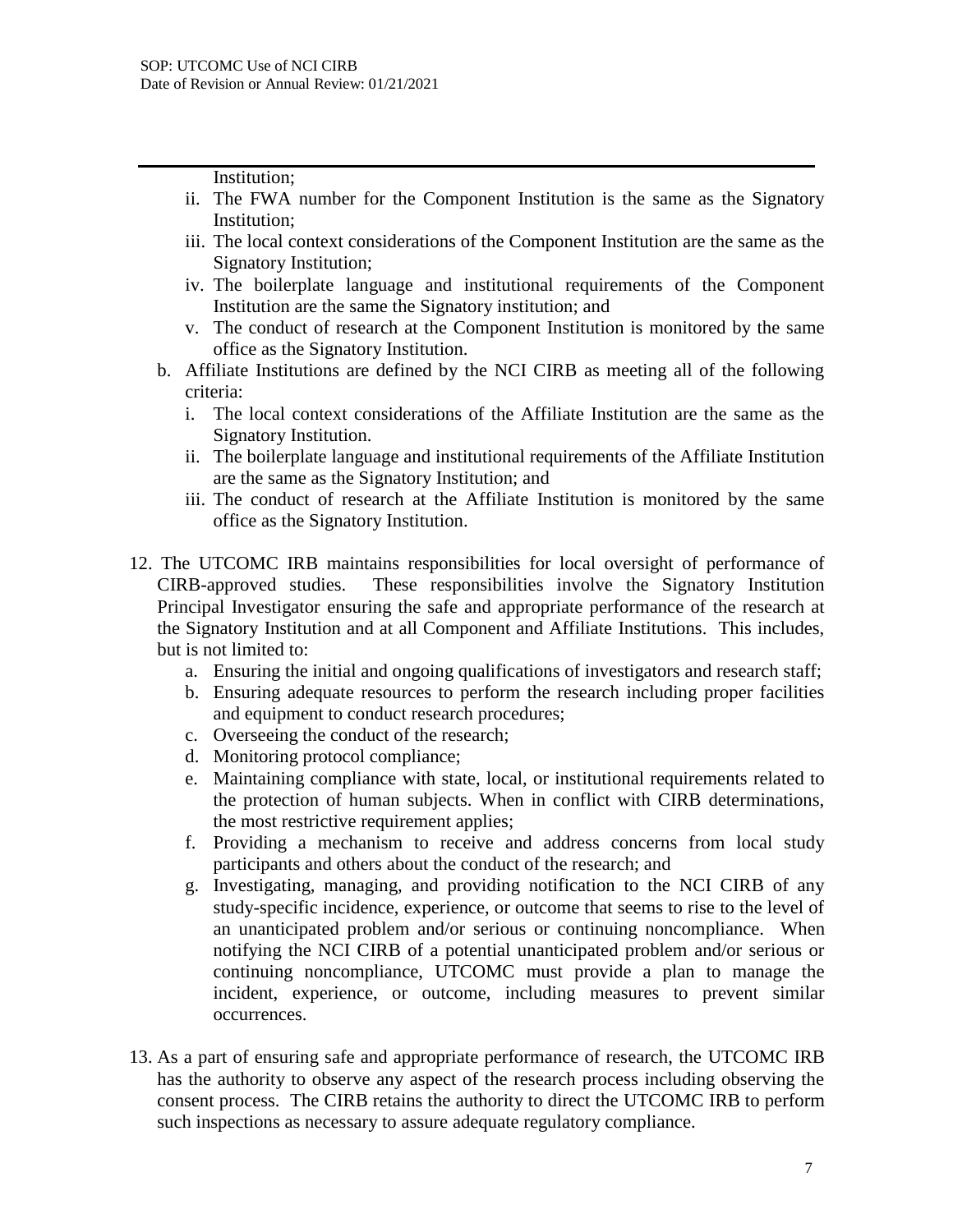- 14. The NCI CIRB will report determinations of unanticipated problems and/or serious or continuing noncompliance to OHRP and FDA, as applicable. Individuals included on the original correspondence will also be included on the report to OHRP and FDA.
- 15. The UTCOMC IRB will provide or will notify the investigators to provide updates in a timely manner to the NCI CIRB whenever a Signatory Institution Principal Investigator is replaced. The CIRB requires submission and approval of the Annual Principal Investigator Worksheet About Local Context prior to finalizing the replacement of the Principal Investigator.
	- a. Local context considerations for UTCOMC include, but are not limited to:
		- i. State and local laws;
		- ii. [Conflict of interest policy;](https://www.uthsc.edu/research/compliance/irb/researchers/standard-operating-procedures.php)
		- iii. Boilerplate language for inclusion in the consent form;
		- iv. Any other institutional requirements; and
		- v. Catchment area, where the institution's study participant population for NCIsponsored studies is located.
	- b. Local context considerations for the Signatory Institution Principal Investigator include, but are not limited to:
		- i. Resources available to support research;
		- ii. Extent of existing populations eligible for enrollment;
		- iii. Safeguards used to protect those populations;
		- iv. Privacy and confidentiality protections; and
		- v. Any unique study-specific considerations.
- 16. The UTCOMC IRB will notify the NCI CIRB when a regulatory deficiency has been cited on an audit that occurred during the time that the NCI CIRB was responsible for study review.
- 17. The UTCOMC IRB will complete or will notify the investigators to complete and submit the Annual Signatory Institution Worksheet About Local Context, the Annual Principal Investigator Worksheet About Local Context, and any other worksheets/forms required by the NCI CIRB for participation.
- 18. The UTHSC IRB will update or will notify the investigator to update the Annual Signatory Institution and Principal Investigator Worksheets on an ongoing basis if there are changes to the Component or Affiliate Institutions, boilerplate language, other institutional requirements, or any other changes. Per the CIRB's implementation of an **Annual Worksheet Review** process, UTCOMC and the Principal Investigators will review the Worksheets at least annually to verify the Worksheets reflect the current policies and procedures for UTCOMC and the Principal Investigator. This is not part of the regulatory-required continuous review process.
- 19. The UTHSC IRB will remind CIRB-approved Principal Investigators to complete and submit the Study-Specific Worksheet About Local Context to open a study.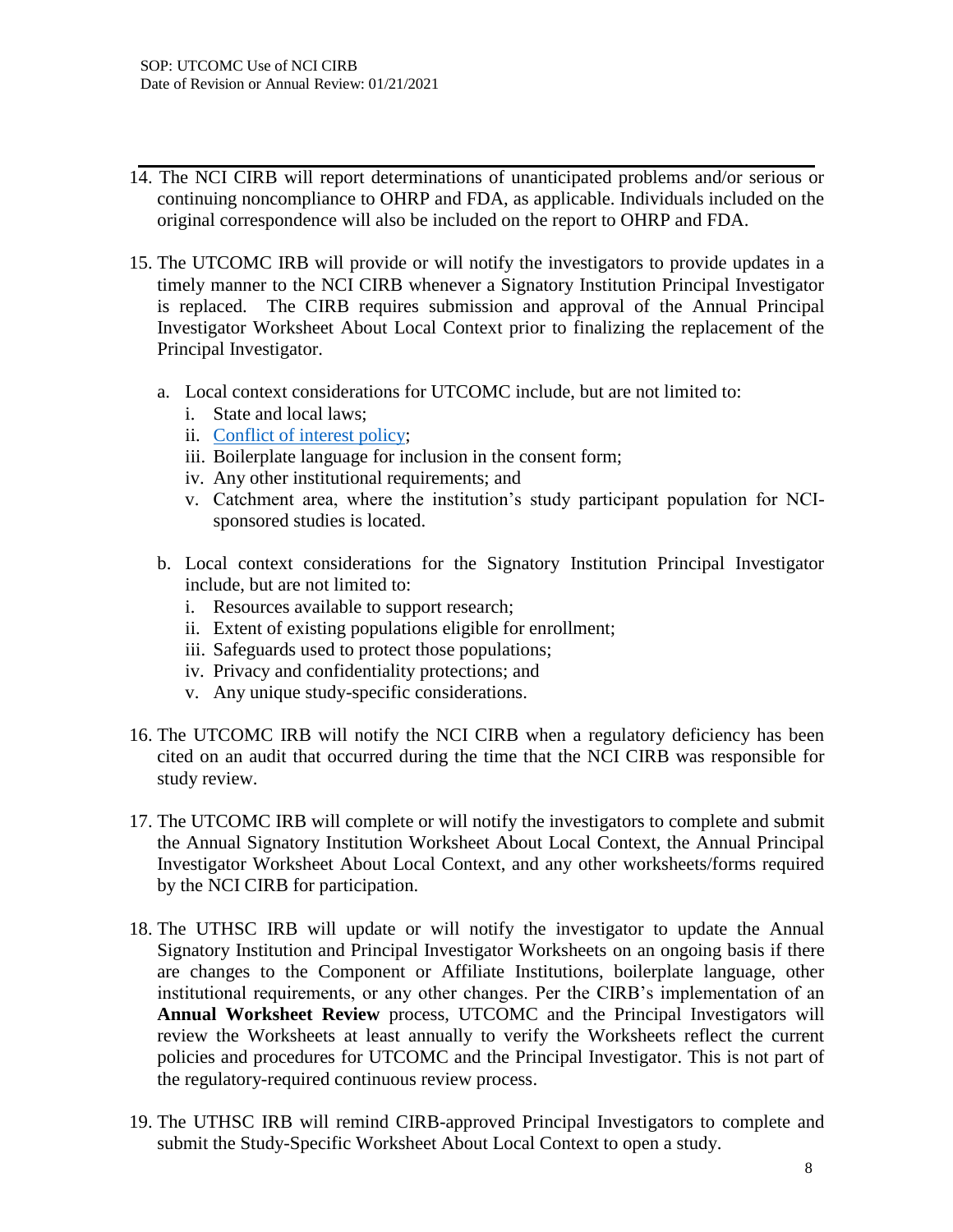- 20. The UTCOMC IRB will notify the investigators to incorporate the NCI CIRB-approved boilerplate language into NCI CIRB-approved model consent form(s) to create the consent form(s) to use for a specific study:
	- a. The UTCOMC IRB will make no language changes to the consent form(s) with the exception of the NCI CIRB-approved boilerplate language, removal of instruction/notes from the coordinating Group, and dates embedded to track changes;
	- b. The UTHSC IRB will obtain NCI CIRB approval of any changes to the boilerplate language prior to implementation, including information captured in the consent form header and footer; and
	- c. The UTCOMC IRB will obtain NCI CIRB approval of translations of the consent form prior to implementation.
- 21. The UTCOMC IRB will follow the instructions in the outcome letter from the CIRB for obtaining re-consent upon the Study Chair or CIRB's determination that study participants are required to be consented using the most recent amendment. If local policy requires re-consent when the Study Chair or CIRB do not, those local policies should be followed.
- 22. The UTCOMC IRB will maintain a regulatory file for each study under NCI CIRB purview as per local institution and sponsor policy.
- 23. The NCI CIRB will make the determination of whether **assent** of the child is required. The Principal Investigator must comply with the determinations of the NCI CIRB regarding the assent process and age range. The NCI CIRB does not make a determination regarding the requirement for the documentation of assent. Principal Investigators must follow local institutional policy regarding how to document assent. Procedures for obtaining and documenting assent should follow the UTCOMC IRB policies and procedures outlined in [SOP: Additional Protections: Children.](https://www.uthsc.edu/research/compliance/irb/researchers/standard-operating-procedures.php)
- 24. Compliance with **HIPAA** regulations are considered an institutional requirement and remain the purview of the local institution. The CIRB does not function as a Privacy Board and therefore does not review or approve HIPAA authorization language nor does the CIRB permit HIPAA language to be included as boilerplate language. HIPAA requirements must be addressed by the institution in a separate document. The UTCOMC IRB accordingly requires the use of a separate HIPAA Research Authorization form that incorporates the standard Authorization to Use and Disclose Protected Health Information for Research Purposes language contained in the current UTCOMC IRB main consent form template.
- 25. The NCI CIRB will determine whether individuals with **impaired decision-making capacity** as a category are eligible for a study. Procedures for obtaining consent from a legally authorized representative and assent should follow UTCOMC IRB policies and procedures outlined in the [SOPs regarding informed consent.](https://www.uthsc.edu/research/compliance/irb/researchers/standard-operating-procedures.php)
- 26. The UTCOMC IRB will conduct full board review of any study enrolling **prisoners**, as